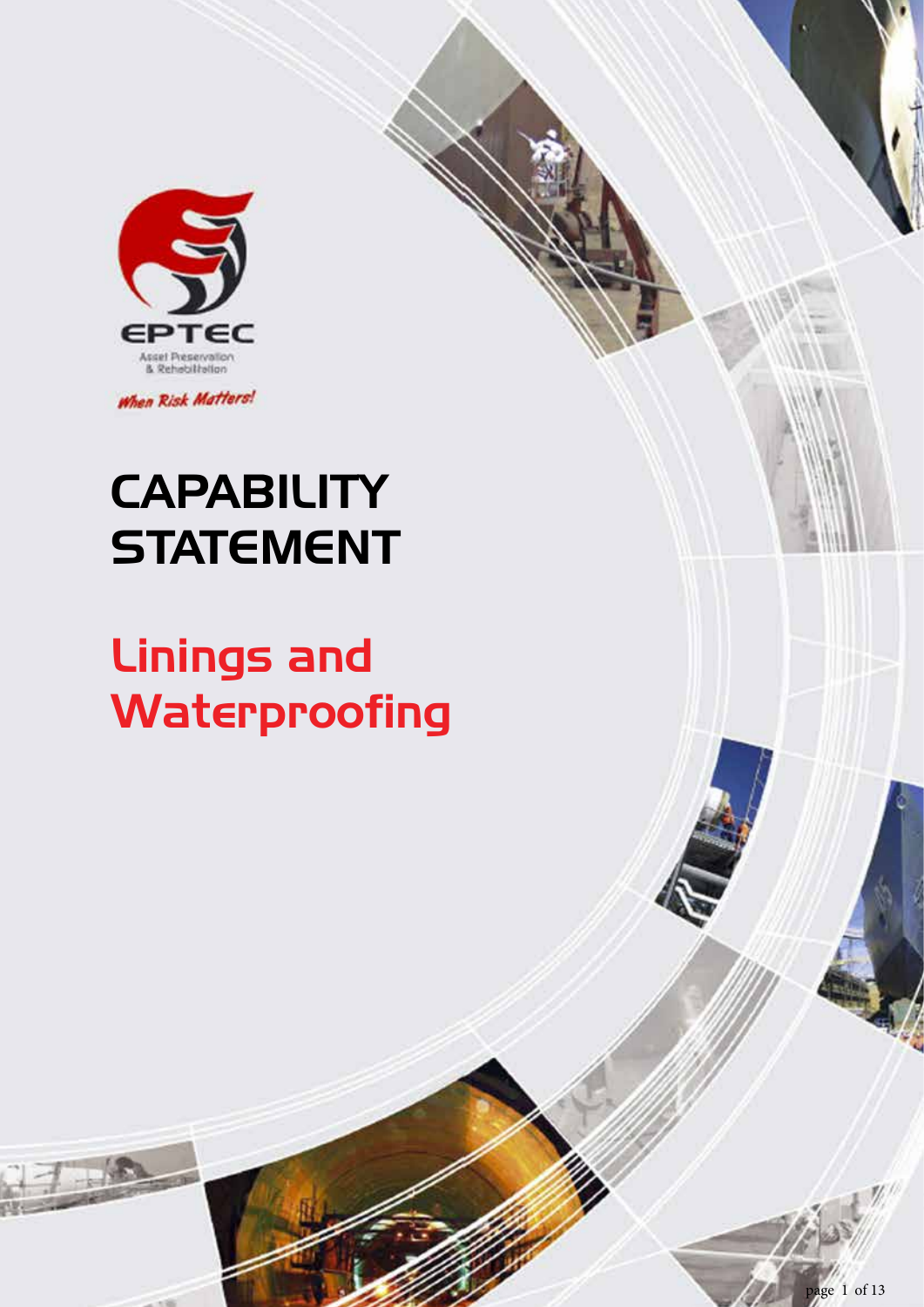EPTEC GROUP



# **Introduction**

EPTEC is a specialist industrial contractor in Asset Preservation and Rehabilitation. Our expertise is engineered solutions using resin technology to provide concrete rehabilitation, corrosion protection, glass reinforced plastics, waterproofing & linings and thermal insulation.

With offices across Australia, Eptec is positioned to deliver projects in all States and Territories. With a core workforce of over 250 people, Eptec can rapidly mobilise and deploy resources to anywhere in Australia.

The workforce comprises qualified managers and engineers supported by experienced supervisors and permanent employees. One of Eptec's strengths is the use of our own permanent workforce rather than reliance on subcontractors. With skills developed over many years, Eptec guarantees highly responsive, flexible and committed teams ready to undertake projects in even the most remote areas.

Typically Eptec's solutions use the latest resins technology for coatings, cement grouts, epoxy grouts, waterproof membranes, high tech reinforcement such as carbon-fibre and many other innovative and specialised products. Eptec does not manufacture products and can call on the expertise and knowledge bank of all the major worldwide suppliers to assist in providing engineered solutions. We will often participate with manufacturers in the development and application of new products, always with a vision for improving industry techniques and safety and environmental awareness.

Our specialised services are applicable across a broad spectrum of industries including Defence, Water & Wastewater, Infrastructure and Energy & Resources.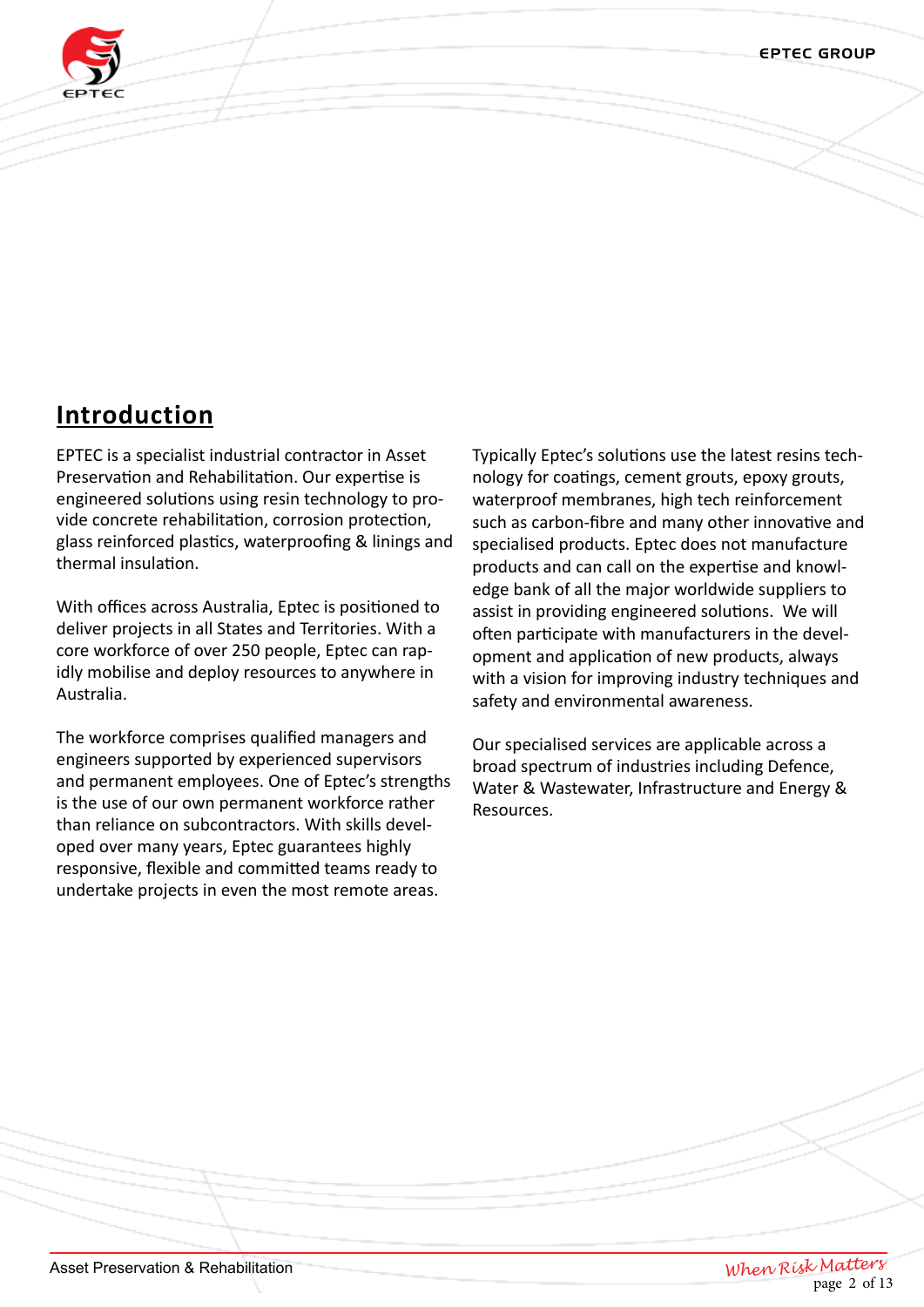

## **Linings and Waterproofing**

Eptec is able to provide a large range of services where structures require protection and maintenance from the effects of water and liquids, whether from groundwater, rainwater, wastewater or process streams.

The importance of preserving and maintaining infrastructure in a world of ever decreasing water resources and stretched maintenance budgets, requires the application of the best products and services. Eptec understands client needs when it comes to delivering value, and the need to address water based problems with effective long term solutions for both new and existing assets.

With the capability to provide assessment and site inspection services, we can determine and advise the most appropriate waterproofing and protection solution to complex water problems and deliver it with the our own specialist workforce.

#### **Our services and capabilities include:**

- Asset condition assessment and site survey
- Product evaluation, site trialing, testing and selection of materials and application procedures
- Pressure injection of urethane, acrylic and cement based grouts to provide sealing and waterproofing of structures and excavations in underground situations
- Pressure injection of structural resins for repair and rectification of buildings and civil structures
- All forms of liquid applied coatings to provide chemical and abrasion resistance (internal applications) or as waterproofing systems (external or internal applications).
- Thermally welded sheet membrane linings for the waterproofing and lining of structures, utilising HDPE, LDPE, PVC and TPO materials
- Cast-in HDPE sheet lining for the protection of concrete structures from chemical attack in wastewater, mining and industrial applications

#### **Industries and Sectors Serviced:**

- Civil Infrastructure
- Water and Wastewater
- Mining and Process
- **Desalination**
- **Energy**

#### **Structures and Applications:**

- Tunnels Road and Rail
- Potable and Recycled Water Treatment Plants
- Municipal and Industrial Wastewater Treatment Plants
- Sewerage Infrastructure Pipelines and Manholes
- Desalination Plants
- Mining, Process and Chemical Plants
- Thermal Power Stations, Wind Farms
- Large Concrete and Steel Pipelines
- **Bridges**
- Water Storages Dams, Tanks, Reservoirs, Lagoons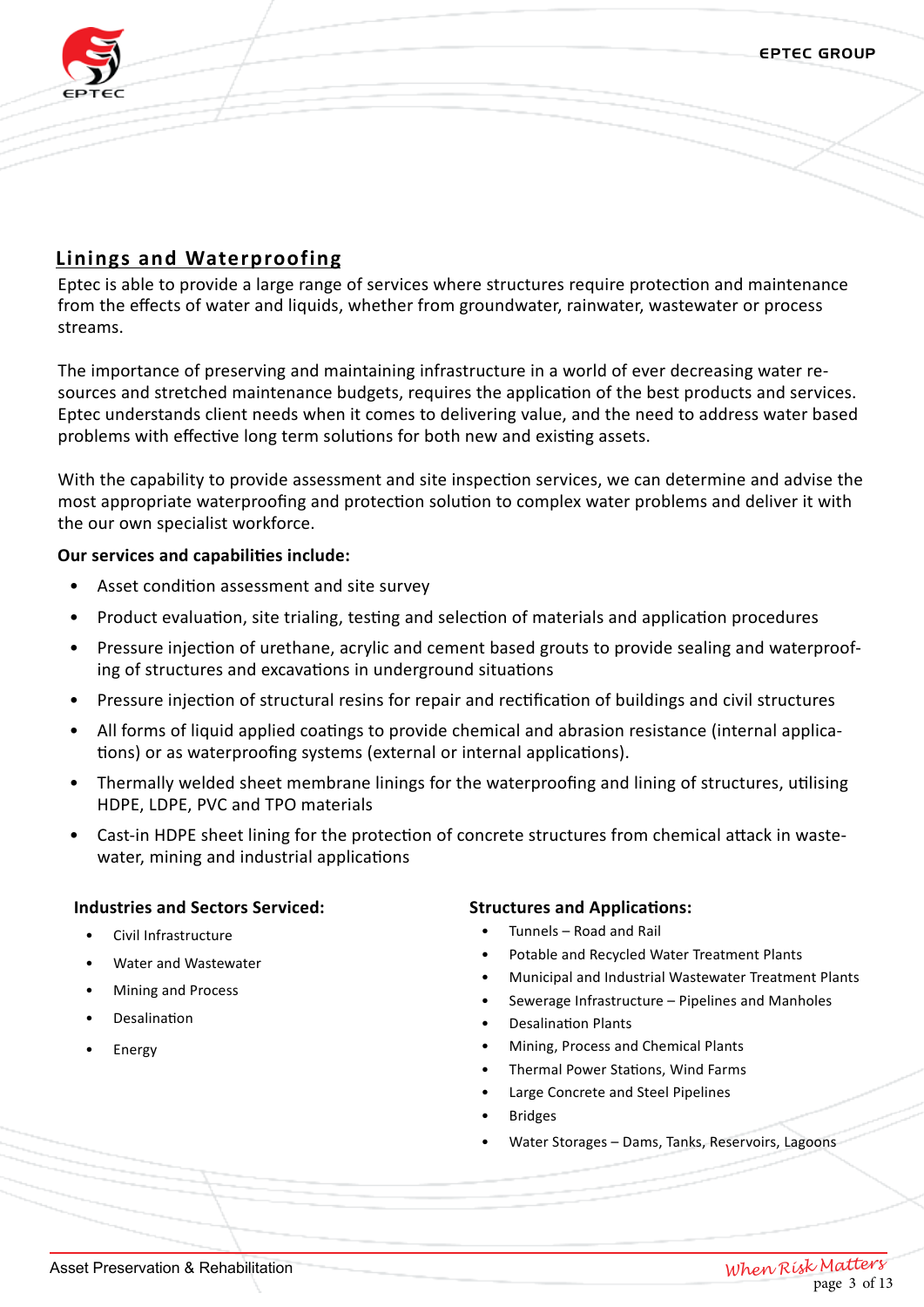

## **Technical and Managment experience in Thermoplastics**

Eptec has a team of experienced managers, supervisors and tradespersons with substantial experience in the handling, installation and testing of projects involving thermoplastic membranes such as HDPE (high density polyethylene), PP (polypropylene) and PVC (Polyvinyl Chloride).

The depth of knowledge within the Company provides a solid foundation for the provision of technical expertise and installation services that can be made available anywhere in all Australian States and Territories.

#### **This experience can be summarised as follows:**

- Knowledge of the Australasian market, key international material manufacturers and local suppliers and fabricators;
- Experienced staff and supervisors in technical and construction aspects;
- Personnel trained and certified in thermoplastic welding processes
- Established quality assurance procedures
- Third party accredited company in Quality and Safety





With a depth of specialist personnel, Eptec is able to undertake a range of repair and refurbishment technologies for structures constructed from steel, concrete or plastics.

#### **Our key services include:**

- Supply, installation and welding of bonded or unbonded thermoplastic liners fabricated from sheet membranes of PVC, PP, TPO, LDPE
- Dry abrasive blasting for surface preparation and corrosion protection
- High and ultra-high water blasting and vacuum equipment for surface preparation and industrial cleaning
- Experienced applicators and equipment for the application of specialised coatings including polyurethanes, epoxies, cementitious and many others
- Remedial concrete repair in accordance with ACRA Guidelines
- Repair of expansion, contraction and construction joints
- Development and testing of repair methodologies and systems
- NACE International certified inspection personnel
- PCCP Certified Company Class 1-4, Class 5A & 5B and Class 6
- Eptec is a third party QUALITY certified company to ISO AS/ NZS 9001:2008 Quality Management Systems
- Eptec is a third party SAFETY certified company to AS/NZS 4801:2001 Occupational Health & Safety Management System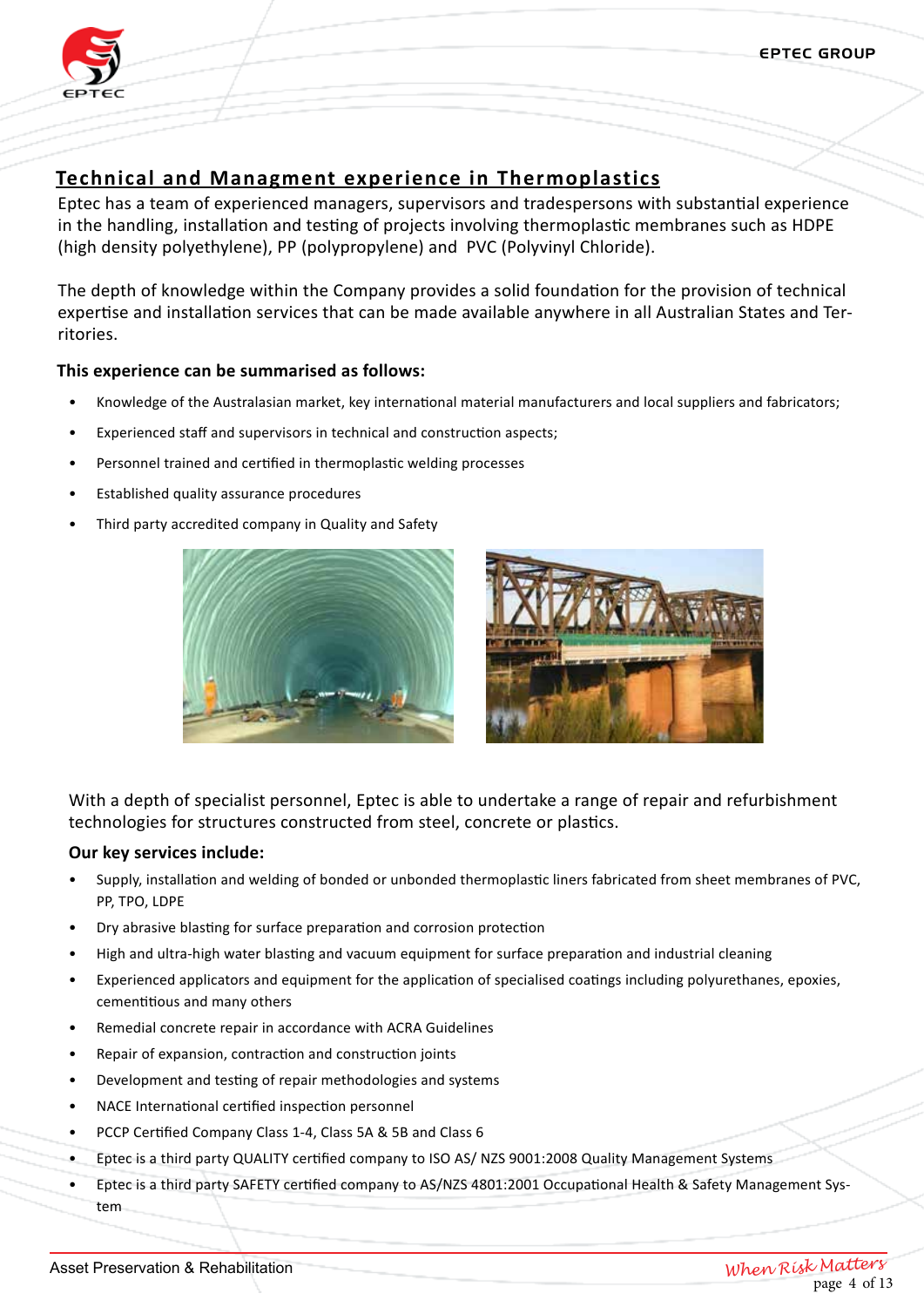

#### **Unbonded Membranes**

Eptec Pty Ltd is an experienced contractor for the site installation of thermoplastic sheet membranes, with a specialisation in the civil engineering sector.

Unbonded smooth sheet membranes have particular advantages over other systems for their installation time and consistency in material thickness and quality.

We offer:

- Staff and workers experienced in the welding techniques, equipment, materials and testing systems for the installation of thermoplastic sheet membranes including PVC, PP, TPO, HDPE, LDPE
- A company that understands and is conversant with international standards applicable to the thermoplastics industry including DVS and ASTM publications
- Established processes and procedures for quality and safety applicable to the water industry



#### **Bonded Membranes**

Cast-in or bonded thermoplastic liners are gaining wide popularity as an alternative to traditional liquid applied coatings for their effective sealing and protection properties.

Eptec Pty Ltd is an experienced contractor in the offsite fabrication and onsite installation of cast-in type thermoplastic sheet membranes, typically HDPE (High Density Polyethylene).

We offer:

- Staff and workers experienced in the welding techniques, equipment, materials and testing systems for the installation of HDPE sheet membranes.
- A company that understands and is conversant with international standards applicable to the thermoplastic industry including DVS, ASTM and GRI publications.
- Personnel trained and certified in thermoplastic welding processes
- Established processes and procedures for quality and safety applicable to the water industry



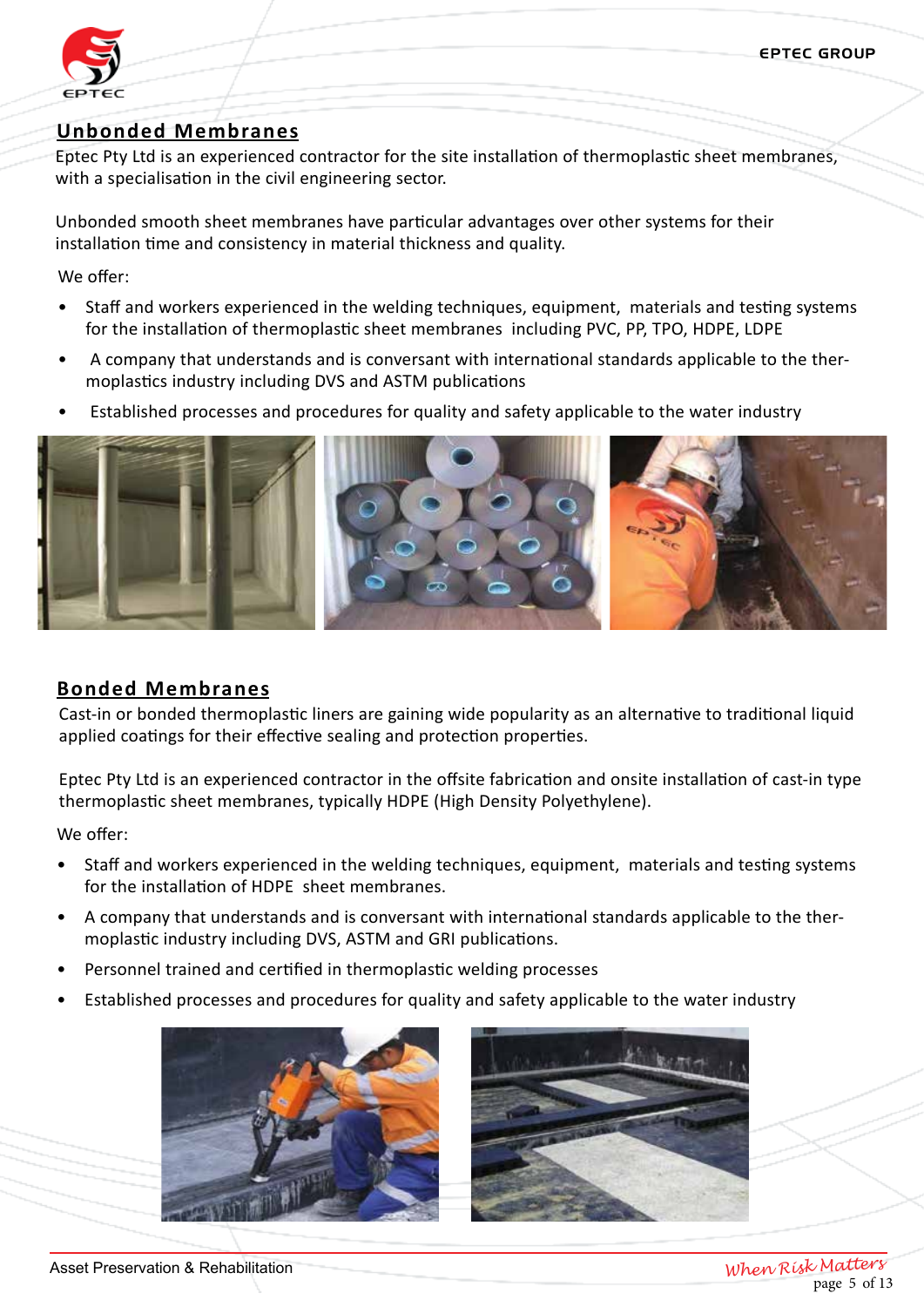EPTEC GROUP



# **The "AKS" System**

An established bonded membrane system is in the form of a mechanically bonded thermoplastic membrane liner known as Anchor Knob Sheet or 'AKS'. This lining system offers particular benefits over other systems when a corrosion protection lining is required.

Bonded thermoplastic lining systems such as AKS rely on the mechanical bond between the anchor and the cast in-place concrete or grout. AKS can be used for both new and refurbishment projects.

AKS is typically manufactured from either HDPE (High Density Polyethylene), LLDPE (Linear Low Density Polyethylene) or PP (Polypropylene) in thickness 1.5mm to 5.0mm. Typical material for most sewer or chemical applications is HDPE 2.5mm. AKS can be bonded to the substrate with a variety of cementitious grouts or concrete depending on the application. The system is suitable for both steel and concrete substrates. Corrosion protection of in-ground or above-ground reinforced concrete structures has typically involved traditional methods such as epoxy and other liquid applied protective coatings.

## **Advantages of AKS – Thermoplastic Lining System**

AKS offers certain advantages over other lining systems, including:

- Can be used for both new and refurbishment projects.
- Provided the structure is structurally sound, AKS can be installed over defective or leaking areas without significant rectification being required
- Bonded sheet membranes such as AKS ensure a constant lining thickness and are not variable at corners, edges or at other changes of direction, as can be the case with sprayed coatings
- AKS is flexible and will not be affected by movement or creep and is not affected by defects in the base concrete
- AKS can be installed to suit awkward or unusual shapes, such as pipe stubs, square to round, compound angles or where other systems cannot guarantee a leakproof barrier to gas or liquid penetration.
- Joints and terminations in AKS can be positively tested to standards which are internationally recognised being either DVS (European) or ASTM (American Society of Testing Materials)
- Less hazardous and more environmentally acceptable installation methods as compared to sprayed coatings or fibreglass (FRP) installation

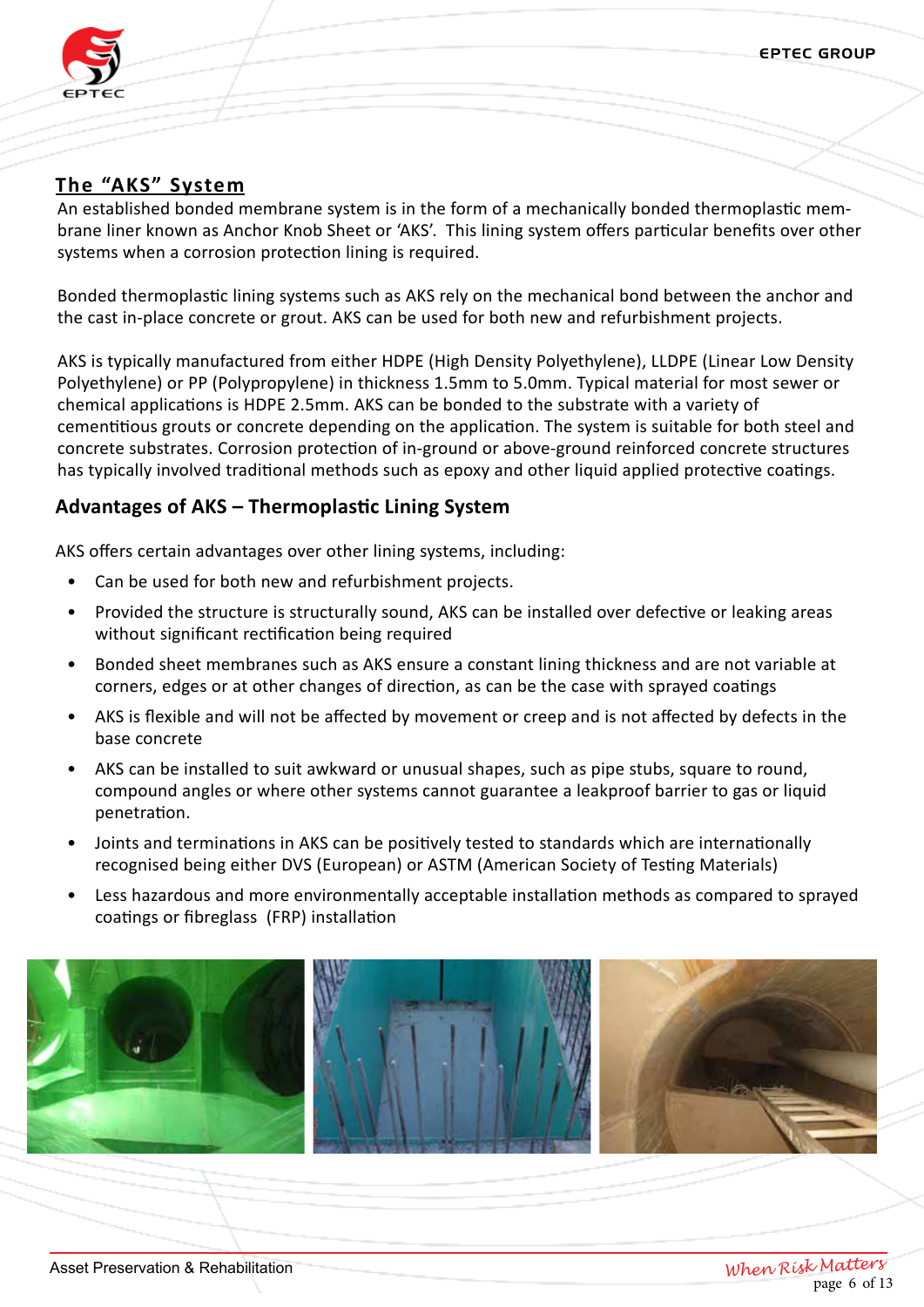EPTEC GROUP



# **Liquid Applied Coatings**

With substantial experience in the application of liquid protective coatings by high pressure spray, roller or hand, EPTEC Pty Ltd is able to apply a wide of specialist coatings.

We can provide:

- Staff and workers highly experienced in the application of liquid coatings by various application techniques and equipment types
- Experienced and trained workers in high pressure airless spray systems and equipment
- Large inventory of company owned dry abrasive blasting and coating application equipment
- Established processes and procedures for quality and safety applicable to liquid applied coatings





## **Grouting**

Eptec Pty Ltd undertakes a wide range of grouting work using both cement based and chemical grouts for various applications including:

- High pressure injection grouting with ultra-fine and micro-cements for waterproofing and sealing applications
- High pressure injection chemical grouting with polyurethanes and acrylates for waterproofing and sealing applications
- Low pressure injection grouting for void filling, rock and soil stabilisation, water stopping
- Foundation and machine base grouting
- Established processes and procedures for quality and safety applicable to the construction and maintenance industries



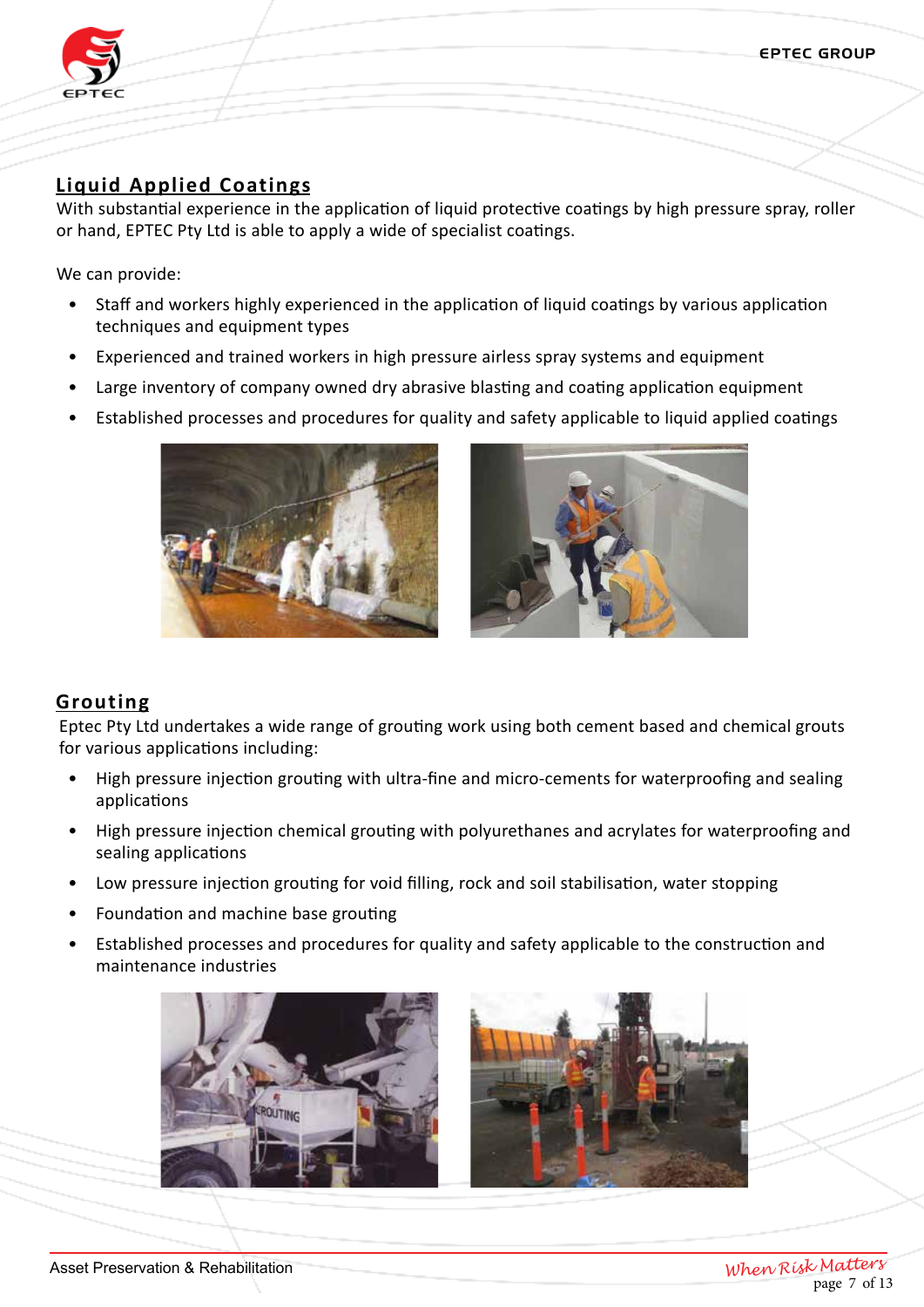

## **Significant Projects**

## **Central Light Rail Station Refurbishment**

**Location** : Sydney, NSW

**Client** : Railcorp, NSW

**Scope of Works** : Membrane installation (waterproofing), excavation, concreting/asphalting & civil associated works.





**QAL Caustic Tanks Location** : Gladston, QLD **Client** : Queensland Alumina **Scope of Works** : Refurbishment of two (2) x 55m diameter tanks.

#### **Taiwan High Speed Rail Project**

**Location** : Taiwan **Client** : Bilfinger Berger **Scope of Works** : Waterproofing membrane installation, scaffolding design & fabrication.





# **Inner Northern Busways, Section 5 Project**

**Location** : Brisbane, QLD **Client** : Clough Seymour Whyte JV

**Scope of Works** : HDPE membrane supply, installation & termination.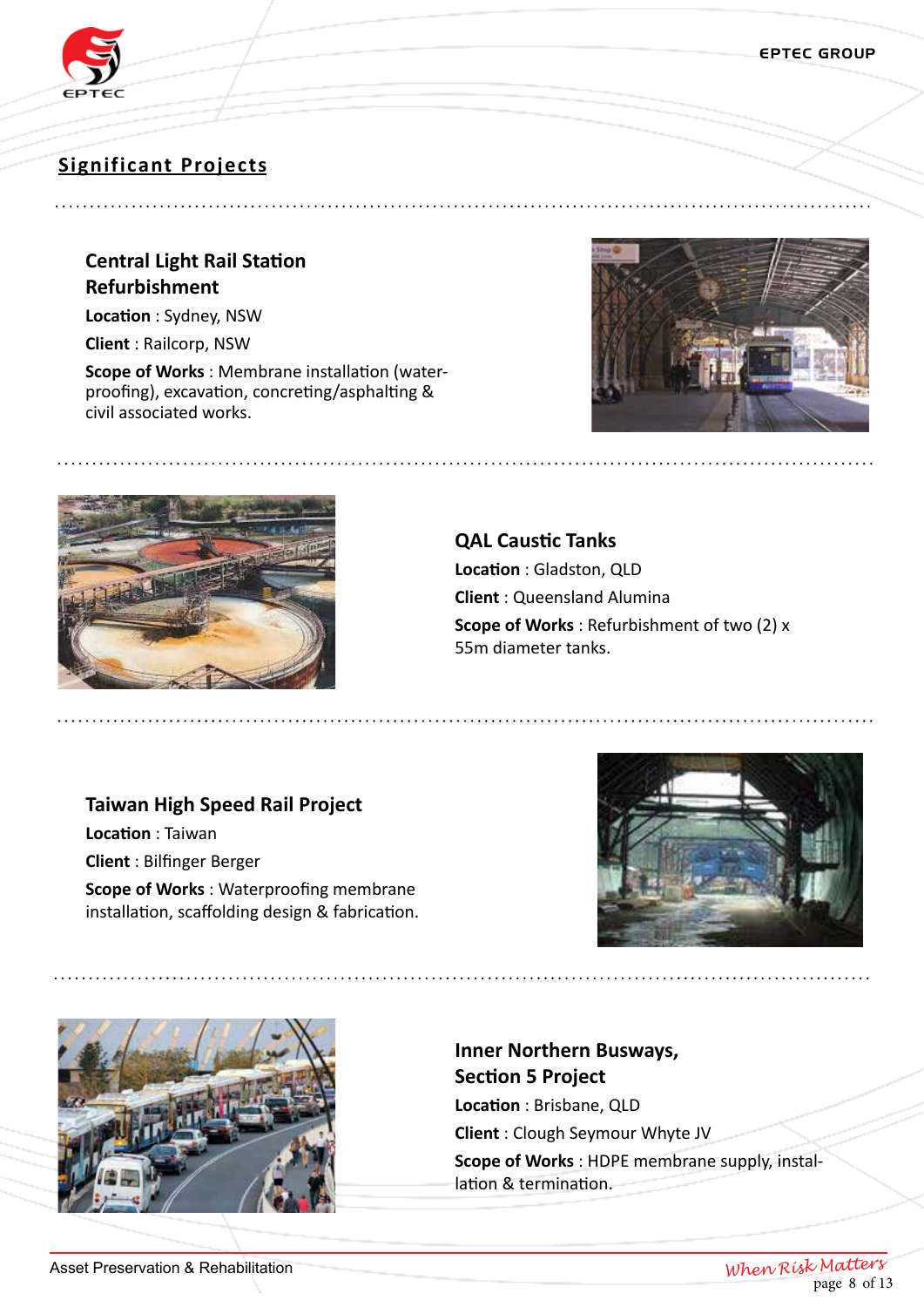



#### **Sydney Harbour Tunnel**

**Location** : Sydney, NSW **Client** : Sydney Harbour Tunnel Company **Scope of Works** : Ultra fine cement injection, concrete patchings, coatings & maintenance waterproofing.





#### **Darling Island**

jointing.

**Location** : Sydney, NSW **Client** : Multiplex Construction **Scope of Works** : Supply and installation of thermoplastic HDPE waterproof membrane lining,

waterproof bandage & balcony membrane &

### **Burnley Tunnel**

**Location** : Melbourne, VIC **Client** : Transfield Obayashi Joint Venture **Scope of Works** : Chemical grout injection, membrane repairs against major waste ground water inflows.





#### **Parramatta Rail Link Prject**

**Location** : Sydney, NSW **Client** : Thiess Hochtief

**Scope of Works** : Spray application of liquid waterproofing membrane to station caverns & chemical injection waterproofing in running tunnels / station caverns.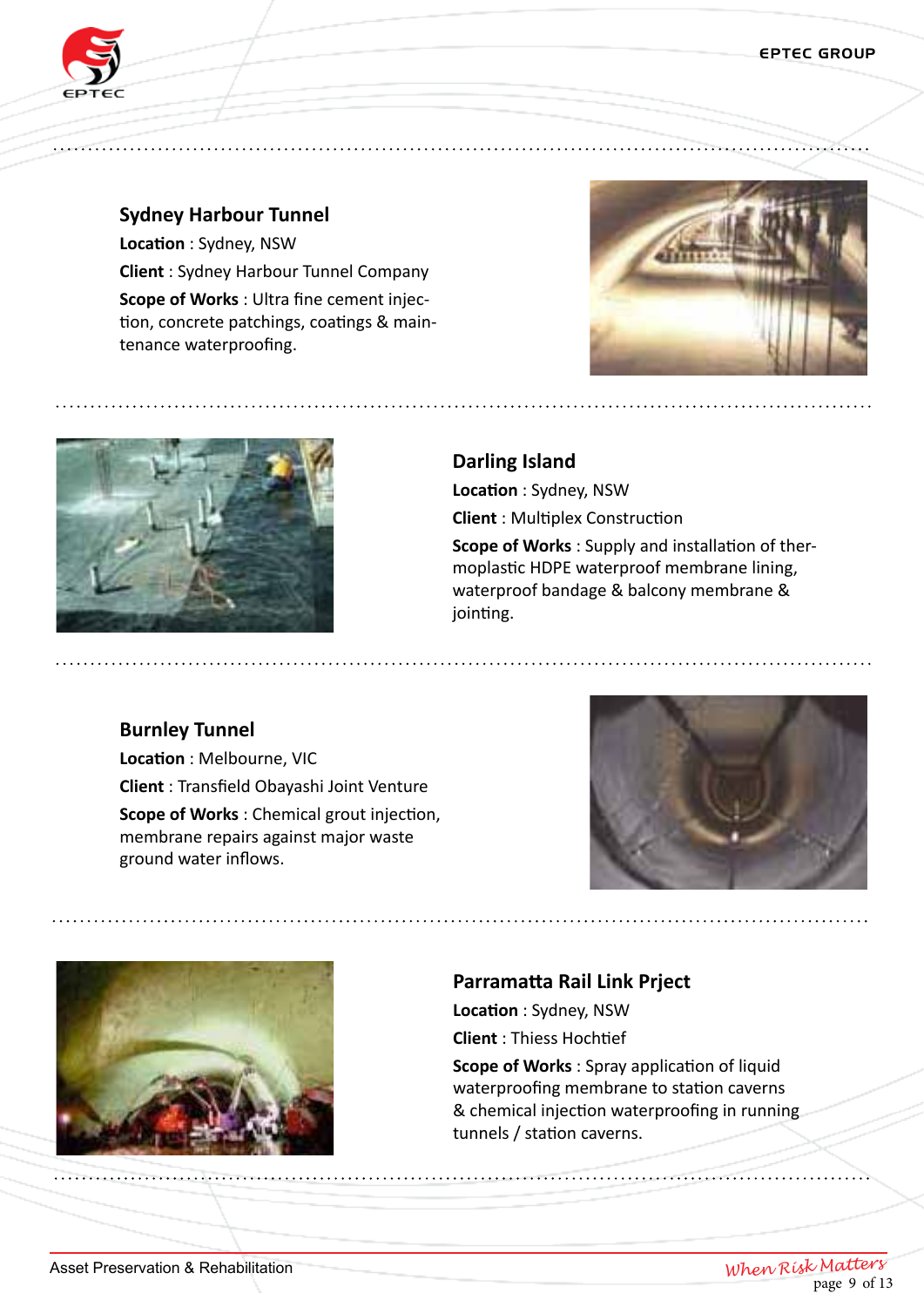

## **Walsh Bay Waterproofing**

**Location** : Sydney, NSW **Client** : Multiplex Construction **Scope of Works** : Waterproofing of basement slab and chemical injection of pile penetrations





# **Penrith STP Hornsby Bridge Upgrade Project**

**Location** : Sydney, NSW

**Client** : Transfield Services / Sydney Water

**Scope of Works** : Reconstruction of concrete bridge deck, concrete decks & construction of new abutments, bridge deck asphalt resurfacing, access roads & bridge approaches, construction of storm water lines, subsoil drainages &manholes.

## **Balmain STP Location** : Sydney, NSW **Client** : Sydney Water **Scope of Works** : Rehabilitation of Wet Wells (Epoxy application to concrete surface).





# **Ultimo Street Carrier Rehabiliitation Works**

**Location** : Sydney, NSW **Client** : Sydney Water **Scope of Works** : Relining of FRP pipe to existing Ovi-form sewer.

Asset Preservation & Rehabilitation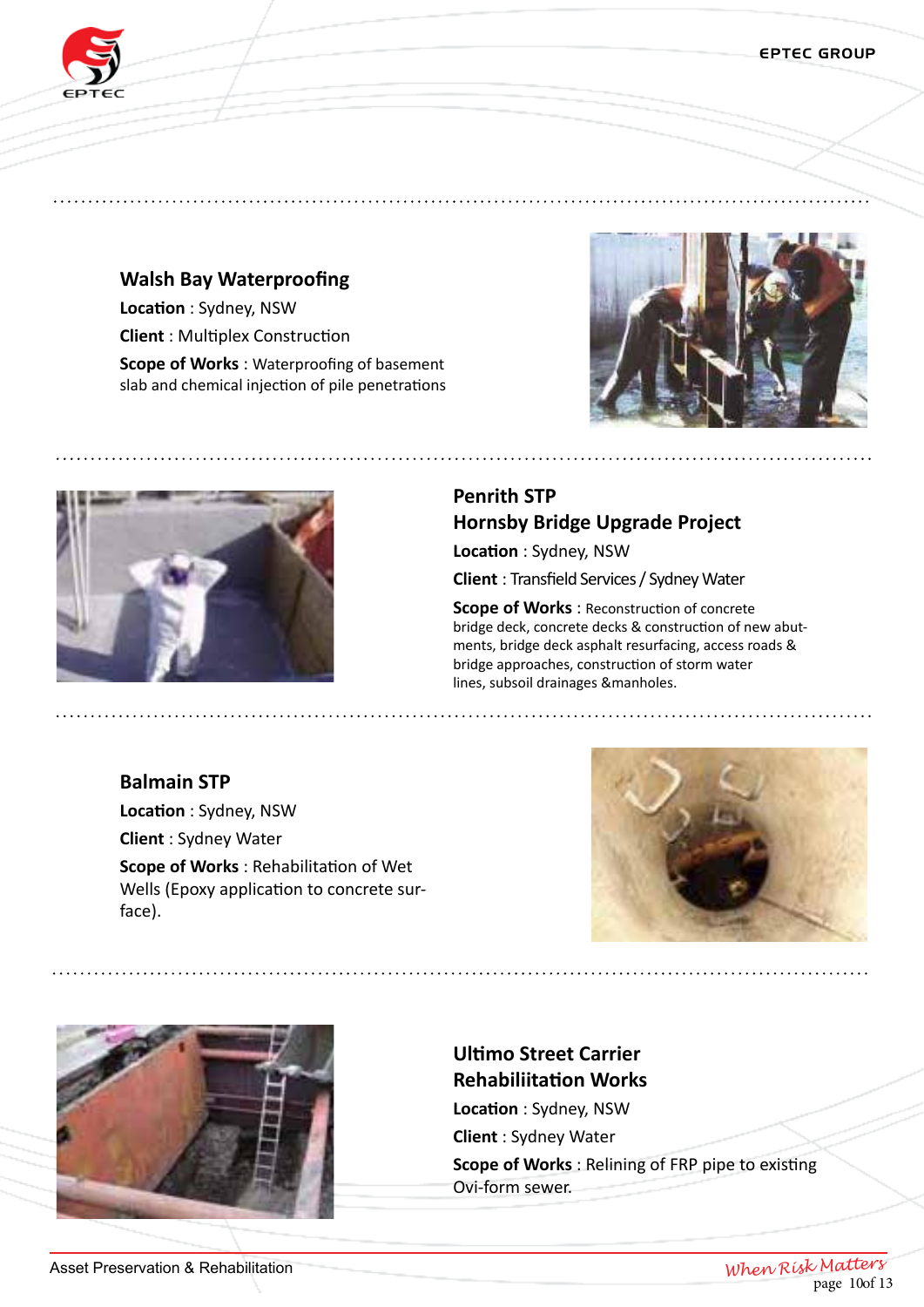

## **Sydney Desalination Plant Location** : Sydney, NSW **Client** : John Holland

**Scope of Works** : Ultra high pressure water blasting, concrete surface preparation and epoxy coating application.





# **Northern Sewerage Plant Location** : Melbourne, VIC **Client** : John Holland **Scope of Works** :AKS lining of NSP manhole shafts

**Branxton WWTW Location** : Branxton, NSW **Client** : Hunter Treatment Alliance **Scope of Works** : AKS lining of chambers.





**Aldinga WWTP Location** : Adelaide, SA **Client** : Catcon **Scope of Works** : AKS lining of inlet works.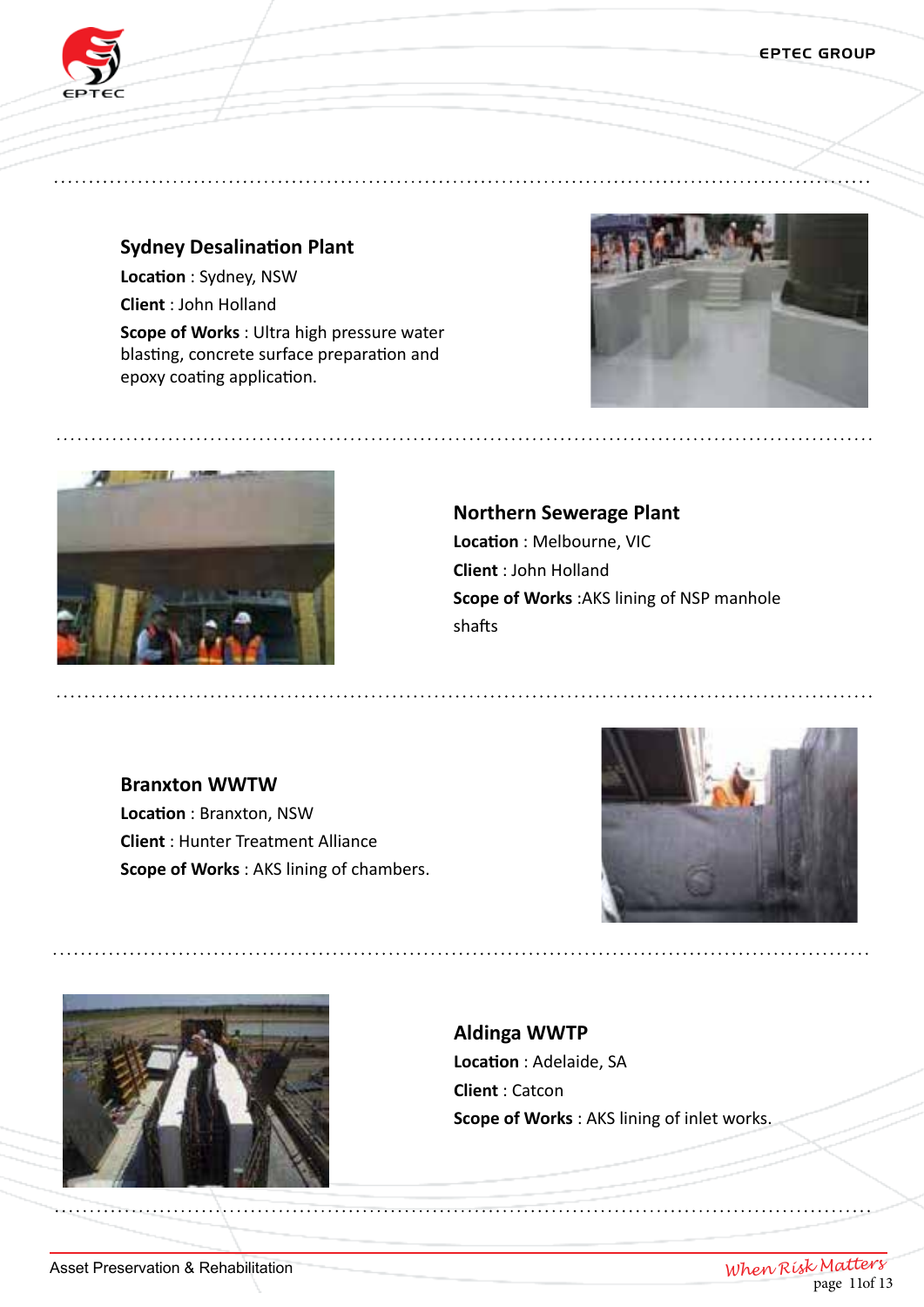

# **Clem 7 Tunnel (North South Bypass)**

**Location** : Brisbane, QLD **Client** : Leighton Bilfinger JV **Scope of Works** : Waterproofing membrane to cross passages, chemical grout injection, cementitious grout injection, concrete repair.





**Cross City Tunnel Location** : Sydney, NSW **Client** : Baulderstone **Scope of Works** : Waterproofing, maintenance works, polyurethane injection.

## **Eastlink Motorway - Embarkment Stabilisation**

**Location** : Melbourne, VIC **Client** : Thiess John Hlland Joint Venture **Scope of Works** : Ground stabilisation by chemical grout injection.





**Christies Beach WWTP Location:** Christies Beach, SA **Client** : BMD **Scope of Works** : AKS lining to chambers, FRP pipe jointing.